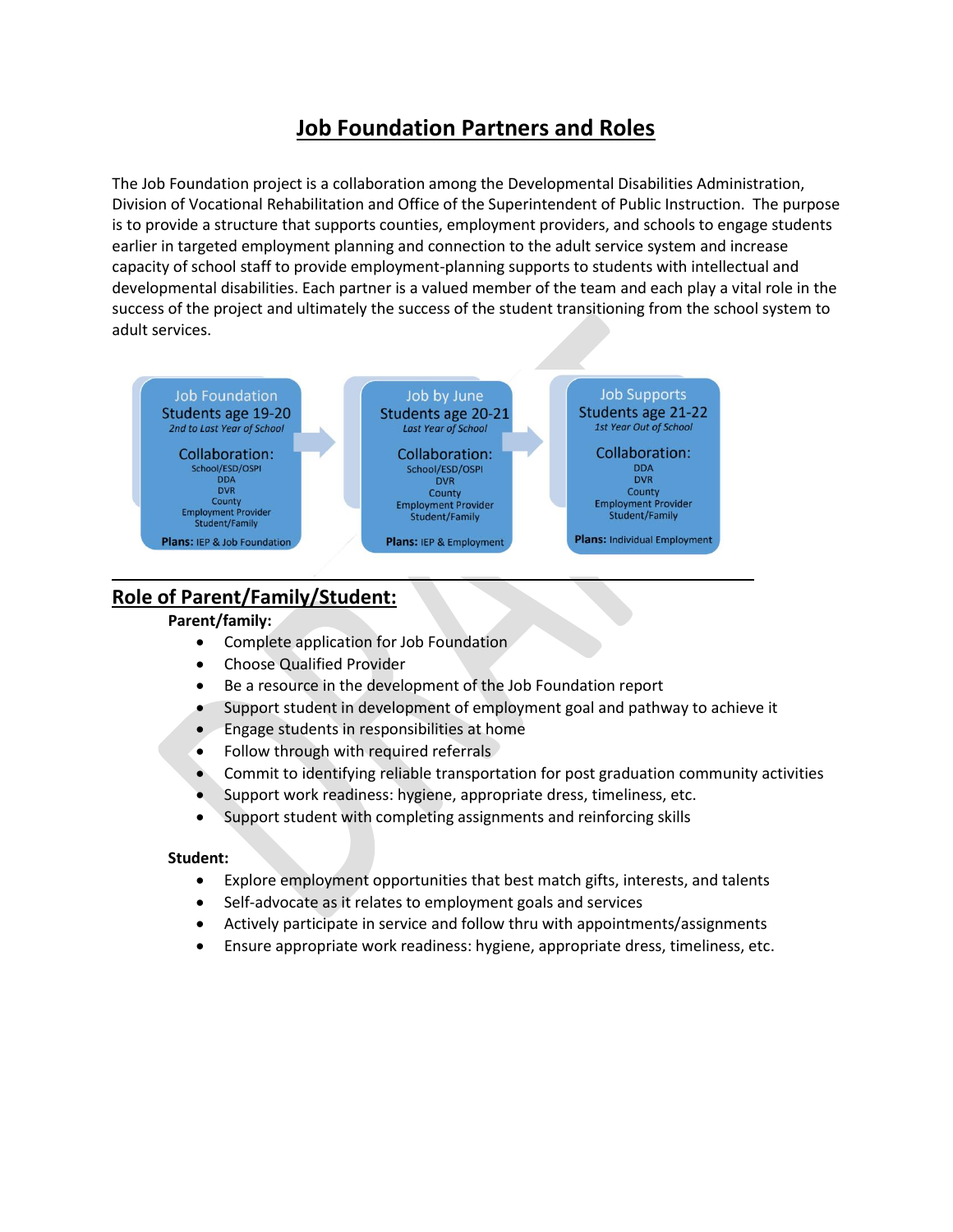## **Role of the County**

### **Identify students entering their second to last year:**

• ADSA Web Access (AWA): Transition student lists (County Best Practices Website - AWA User Training Manual

### **Outreach:**

- **Communicate with eligible students and consider the following best practices for outreach so families get the information.**
	- o Developmental Disabilities Administration (DDA), Division of Vocational Rehabilitation (DVR), Schools, Parent Coalition Coordinator(P2P), Educational Service District (ESD)
	- o County planned Transition fairs
	- o Transition Councils or other groups/activities focused on transition
	- o Individual meetings
	- o Educational Service District Meetings/Training
	- o School Resource Fairs/Informational Events
	- o Family/Parent Coalition Meetings

## **Application/Intake process for Job Foundation:**

- Develop Job Foundation Application (sample Template on DDA County Best Practice Site)
- Refer Job Foundation applicant to identified employment providers
- Notify identified DVR contact of students participating in Job Foundation

## **Select Qualified Employment Provider(s):**2-year project

*Employment Provider qualifications*

- DVR contract
- A minimum of 2 years of experience providing individual employment services (exception at the County level with notification to DDA)
- Demonstration of job placement in last two years
- Contract in good standing with County
- Percent of individuals served by the employment provider that are employed (something to be aware of at the county level)

### **Identify Local Partners:**

- Teachers/paraeducators
- DVR Counselors
- DDA Case Resource Manager (CRM)

## **Job Foundation Report Materials:**

- [Report template](https://www.dshs.wa.gov/sites/default/files/DDA/dda/documents/USE%20THIS%20for%20JB14-550.docx)
- [Job Foundation Guidelines](https://www.dshs.wa.gov/sites/default/files/DDA/dda/documents/DDA%20Job%20Foundation%20Guidelines.pdf)
- [Community Based Assessment Guidelines](https://www.dshs.wa.gov/sites/default/files/DDA/dda/documents/DDA%20Community%20Based%20Assessments%20within%20Employment%20Services.pdf)
- [Quality Review Tool](https://www.dshs.wa.gov/sites/default/files/DDA/dda/documents/DDA%20Job%20Foundations%20Quality%20Review%20Tool.docx) / scoring of Report
- Washington Initiative for Supported Employment (WISE) trainings: On-Demand and Inperson, [Wise Learning Center | Wise \(gowise.org\)](https://www.gowise.org/wiselearningcenter/)
- Monthly County mentorship meetings
- [Individualized Technical Assistance](https://www.dshs.wa.gov/sites/default/files/DDA/dda/documents/DDA%20Technical%20Assistance%20Request%20Form%202020.doc) to support individual student needs if other funding resources are not available, i.e. Schools, DVR, Student's DDA waiver
- [Agency Technical Assistance](https://www.dshs.wa.gov/sites/default/files/DDA/dda/documents/DDA%20Technical%20Assistance%20Request%20Form%202017.doc) for providers needing to ramp up or capacity development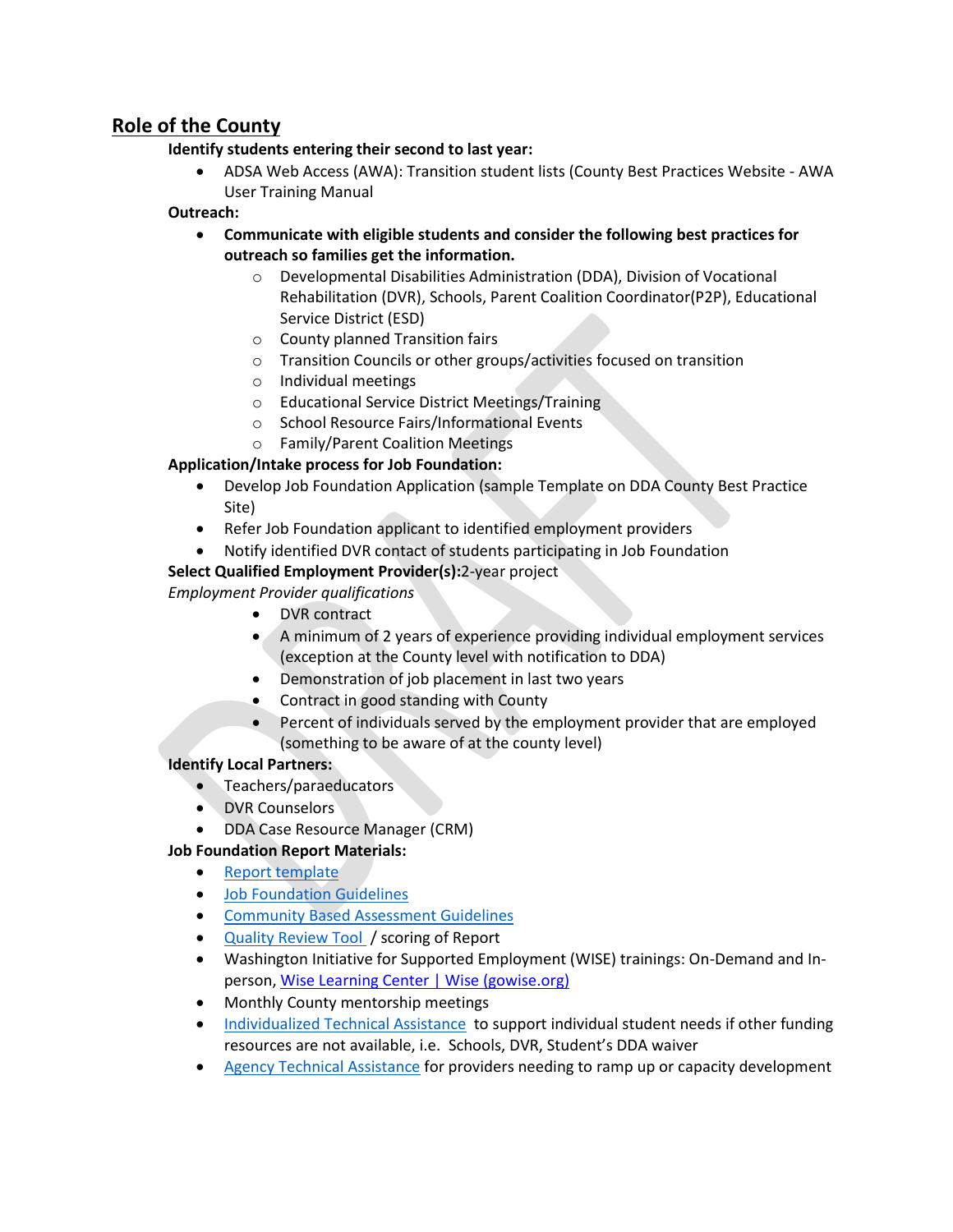#### **Data Collection and Monitoring:**

- County Developmental Disabilities developed spreadsheet to track provider monthly hours and report billing
- Track provider progress on Job Foundation activities/reports

#### **Billing:**

- Funds included in county contracts
- Determine payment to providers for Job Foundation Reports i.e. milestone, outcomes or monthly payments
- Bill AWA per provided DDA instructions for satisfactorily scored and submitted reports
- Partial payments may be approved by DDA

## **Role of Provider**

**Building School Partnership:** Many communities already have strong connections between schools, providers, state and county agencies, other areas may be forming new partnerships to achieve JF goals.

- Build a strong relationship with local teachers and para-educators for observation opportunities.
- Respect the knowledge and expertise of all school staff and the student's support team
- Identify who knows the student best. In addition to the teacher, there are support staff who spend the entire day with the student and can be a wealth of information (learning style, preferences, communication, effective support strategies, etc.), also SLP, behavior tech, etc.
- Understand the school schedule and how the teacher wants to communicate and coordinate observations; communicate regularly; ask before visiting; ask about meetings to join (IEP)
- Find out about best opportunities for observation: internships, specific lessons, outings, etc.

#### **Observations/interactions:**

- Employment providers will use in-person observations of school activities and interactions with school staff and family to gather much of this information (such as internship sites, life skill classes, community outings, Individual Education Plan (IEP) meetings, etc.).
- Engage families in the process and development of the Job Foundation report and recommendations
- A minimum of five separate face-to-face interactions in typical integrated environments is considered best practice. These are individualized services. Each time together will vary from one to several hours.
- For some students, sufficient information can be gathered from these sources so the Job Foundation report will prepare them for a DVR job placement plan. For other students, a Community Based Assessment (CBA) will be the necessary next step to gain accurate information about the person's skills and supports.

#### **Develop Recommendations:**

• Actionable next steps for each skill area that will help students be successful in interviewing, learning and maintaining a job in the community.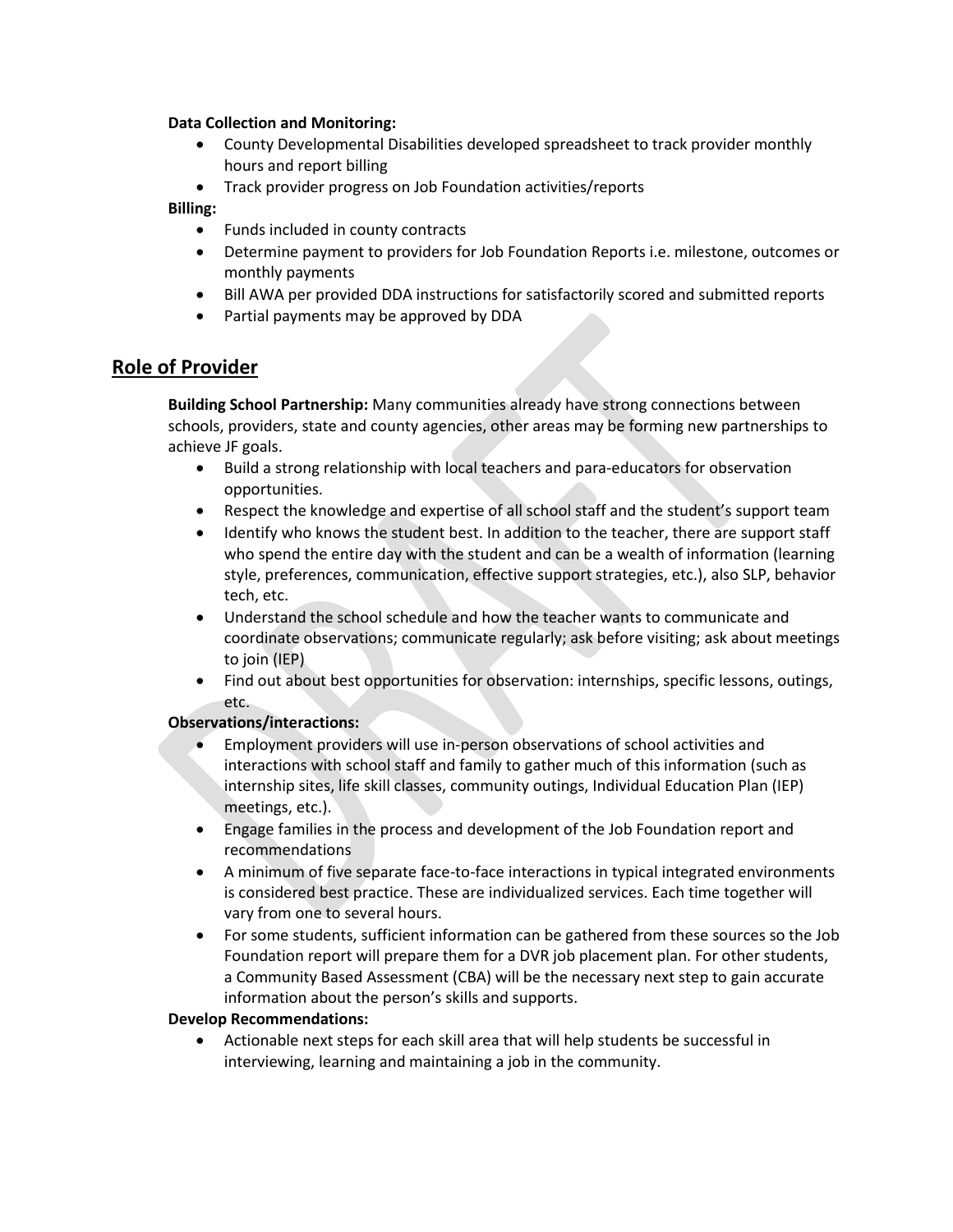- Providers should have specific conversations with school staff and together identify any skill development/training that could be done during the school day (such as practicing alpha filing or using a communication device) to build on their vocational preparation.
- Other resources: If the employment provider and school do not have the skilled capacity to provide technical supports (communication, behavior), recommendations should include a list of entities that will be contacted for that support, including technical assistance or training.
- This would be an area to include what supports and resources are needed for success in future job placements, including consideration of the student's cultural or linguistic background.

### **Employment Providers are responsible for referring families to the relevant agencies for these key documents and enrollments:**

- o DVR
- $\circ$  Social Security for Social Security card and application for Social Security disability benefits
- o State ID
- o Bank Account
- o Transportation Options
- o Birth Certificate
- o Confirm DDA status

#### **Quality Report considerations:**

- Think about handing this off to a staff who can jump into next steps
- Job Foundation Guidelines will help ensure a thorough report; clear expectations
- Connect with families, learn what the student does at home or in community
- No blanks, use N/A if applicable.
- Consider applying th[e DDA Job Foundations Quality Review](https://www.dshs.wa.gov/sites/default/files/DDA/dda/documents/DDA%20Job%20Foundations%20Quality%20Review%20Tool.docx) tool to the completed report before submitting to the County as it must be a satisfactory score or higher to be paid.

#### **Completed Report:**

- Review the report with the student's team to get input, team approach to recommendations and next steps
- If the student is ready for a job placement plan with DVR, state general ideas for type of work to pursue
- If the student will need more time in community-based settings for identifying their skills and interests, needs independent living skills or technology assistance, discuss options with the VR counselor.

## **Role of School Partners**

#### **School and District Administrators:**

- District partners can support information sharing about Job Foundation with students, families, and school staff.
- School districts can facilitate provider access to educational and, as appropriate, health records, in line with local safety policies and procedures, including signed release of authorization from families.
- Communicate to staff that participation in Job Foundation is driven by individual student and family choice.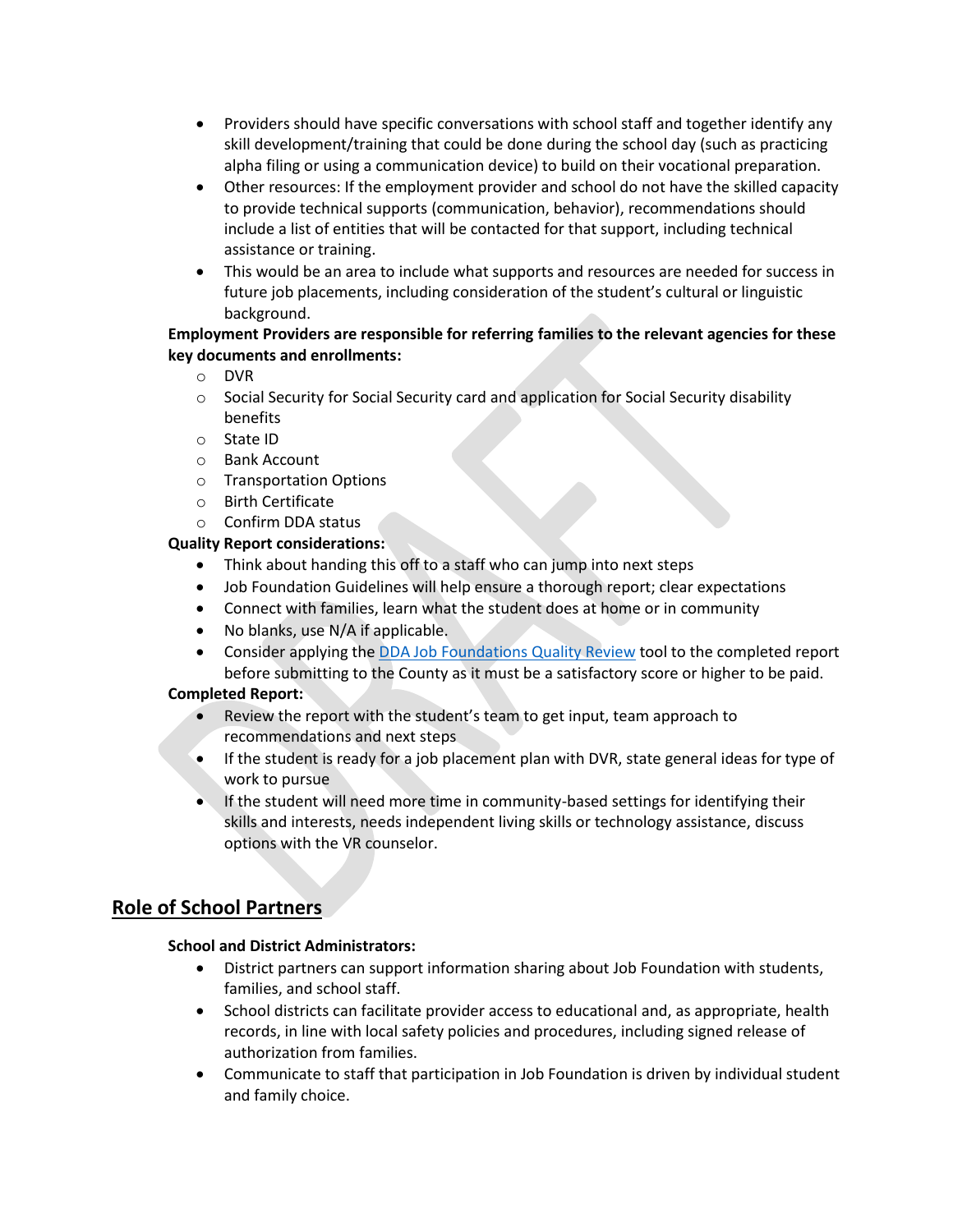#### **IEP Case Managers and School Staff:**

- Confirm or refer for DDA eligibility
- Communicate with DDA-eligible students and families about the job foundations opportunity and process.
- Facilitate access to educational and health records (with written authorization) and observation of participating student. Examples could include in-person instruction, online classes, work sites, community access, etc.
- Coordinate with employment providers to schedule observations of the student participating in various transition activities (life skills, work sites, internships, etc).
- Meet with the employment providers to share information about the student's learning style, what supports have been successful, general knowledge and ideas about the student related to community/employment.
- Active participation in implementation of JF foundations recommendation as appropriate and consistent with the IEP

## **Role of Division of Vocational Rehabilitation (DVR)**

#### **Participate in Outreach:**

- Developmental Disabilities Administration (DDA), Division of Vocational Rehabilitation (DVR), Schools, Parent Coalition Coordinator(P2P), Educational Service District (ESD) /County planned Transition fairs
- Transition Councils or other groups/activities focused on transition
- Individual meetings
- Educational Service District Meetings/Training
- School Resource Fairs/Informational Events
- Family/Parent Coalition Meetings

### **Student Referrals**

- List of JF eligible students provided by county coordinator to DVR supervisor/contact is assigned to appropriate DVR school liaison VRC (Vocational Rehabilitation Counselor)
- Referral/recommendations from schools are directed to the County
- Referrals from selected provider are confirmed with the County for enrollment

### **Application/Intake process for Job Foundation:**

• Refer Student/family to County Coordinator for application/questions

### *DVR Process: Getting Started* **Accept all Job Foundations Students**

- Complete intake/application with student/family
- Assist student/family with Provider selection if not yet identified or desire to change
- VRC may participate in the Person-Centered Planning process and IEP's when invited
- VRC supports student's application to Social Security
- VRC available as a resource in completion of Job Foundation report
- Provide services to support student such as Assistive Technology, Independent Living (IL) Services
- Information from the Job Foundations report will be used to develop student's employment goal and help determine what services are needed for employment success.
	- o County approves reports
	- o County provides completed and approved report to student's VRC